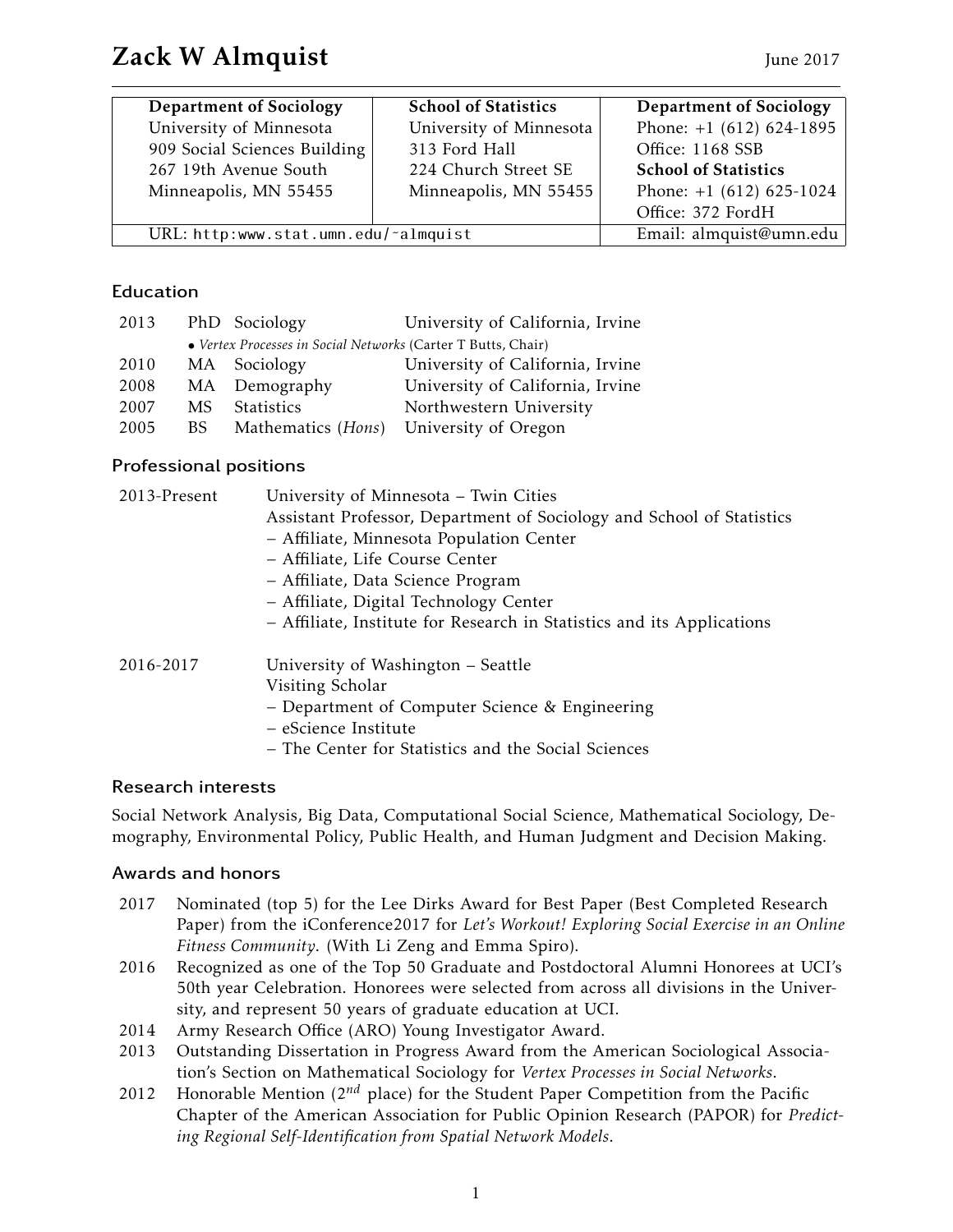- 2012 Honorable Mention for the Robin Williams Jr. Paper Award from the Department of Sociology, University of California, Irvine for *Random errors in egocentric networks*.
- 2011 Best Methodological Poster Award from the 4th Annual Political Networks Conference for *Contending Parties: A Logistic Choice Analysis of Inter and Intra-group Blog Citation Dynamics in the 2004 US Presidential Election* (with Carter T Butts).
- 2011 Order of Merit Award: A. Kimball Romney Award for Outstanding Research Paper from the School of Social Sciences, University of California, Irvine for *Predicting Regional Self-Identification from Spatial Network Models*.
- 2005 Graduated with departmental honors in Mathematics and from the Honors College, University of Oregon. Honors thesis: *Lower Tail Probabilities and the Gaussian Process*.

## Peer-reviewed articles

- Almquist, Z. W. and C. T. Butts (forthcoming). Dynamic Network Analysis with Missing Data: Theory and Methods. *Statistica Sinica*.
- Anker, J. J., M. Forbes, Z. W. Almquist, J. Menk, P. Thuras, and M. G. Kushner (2017). A Network Approach to Conceptualizing Comorbid Internalizing and Alcohol Use Disorders. *Journal of Abnormal Psychology* 126(3), 325–339.
- Almquist, Z. W. and B. E. Bagozzi (2016). The Spatial Properties of Radical Environmental Organizations in the UK: Do or Die! *PloS ONE* 11(11), 1–19.
- Spiro, E. S., Z. W. Almquist, and C. T. Butts (2016). The Persistence of Division: Geography, Institutions, and Online Friendship Ties. *Socius: Sociological Research for a Dynamic World* 2(1), 1–15.
- Butts, C. T. and Z. W. Almquist (2015). A Flexible Parameterization for Baseline Mean Degree in Multiple-Network ERGMs. *The Journal of Mathematical Sociology* 39(3), 163–167.
- Almquist, Z. W. and C. T. Butts (2015). Predicting Regional Self-Identification from Spatial Network Models. *Geographical Analysis* 47(1), 50–72.
- Smith, E. J., C. S. Marcum, A. Boessen, Z. W. Almquist, J. R. Hipp, N. N. Nagle, and C. T. Butts (2014). The Relationship of Age to Personal Network Size, Relational Multiplexity, and Proximity to Alters in the Western United States. *The Journal of Gerontology: Series B* 70(1), 91–99.
- Almquist, Z. W. and C. T. Butts (2014). Logistic Network Regression for Scalable Analysis of Networks with Joint Edge/Vertex Dynamics. *Sociological Methodology* 44(1), 273–321.
- Boessen, A., J. R. Hipp, E. J. Smith, C. T. Butts, N. N. Nagle, and Z. W. Almquist (2014). Networks, Space, and Residents' Perception of Cohesion. *American Journal of Community Psychology* 53(3), 447–461.
- Almquist, Z. W. and C. T. Butts (2013). Dynamic Network Logistic Regression: A Logistic Choice Analysis of Inter- and Intra-group Blog Citation Dynamics in the 2004 US Presidential Election. *Political Analysis* 21(4), 430–448.
- Almquist, Z. W. and C. T. Butts (2012). Point process models for household distributions within small areal units. *Demographic Research* 26(22), 593–632.
- Almquist, Z. W. (2012). Random errors in egocentric networks. *Social Networks* 34(4), 493–505.
- Almquist, Z. W. (2010). US Census Spatial and Demographic Data in R: The UScensus2000 Suite of Packages. *Journal of Statistical Software* 37(6), 1–31.

## Peer-reviewed conference proceedings

- Zeng, L., Z. W. Almquist, and E. S. Spiro (2017). Let's Workout! Exploring Social Exercise in an Online Fitness Community. In: *The iConference 2017 Proceedings, Wuhan, China*.
- Kurant, M., M. Gjoka, Y. Wang, Z. W. Almquist, C. T. Butts, and A. Markopoulou (2012). Coarse-Grained Topology Estimation via Graph Sampling. In: *Proceedings of ACM SIGCOMM Workshop on Online Social Networks (WOSN) '12*. Helsinki, Finland.

## Book chapters

Almquist, Z. W., E. S. Spiro, and C. T. Butts (2016). "Shifting Attention: Modeling Follower Relationship Dynamics among US Emergency Management-related Organizations During a Colorado Wildfire".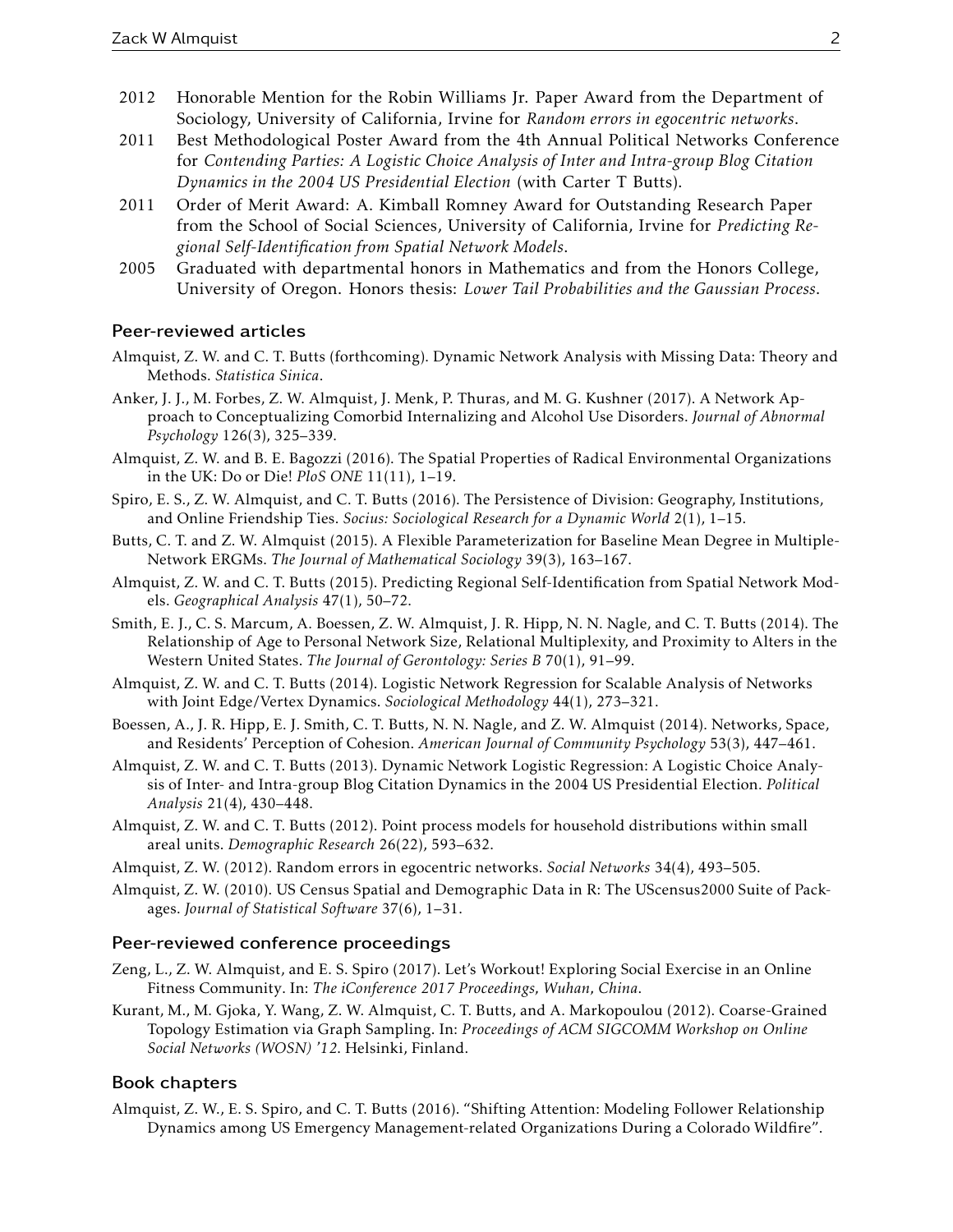In: *Social Network Analysis of Disaster Response, Recovery, and Adaptation*. Ed. by A. Faas and E. Jones. Philadelphia, PA: Elsevier.

Almquist, Z. W. and C. T. Butts (2014). "Bayesian Analysis of Dynamic Network Regression with Joint Edge/Vertex Dynamics". In: *Bayesian Inference in the Social Sciences*. Ed. by I. Jeliazkov and X.-S. Yang. Hoboken, New Jersey: John Wiley & Sons.

## Conference proceedings

- Anker, J., M. Kushner, P Thuras, J Menk, A. Unruh, B. Wagner, and Z. Almquist (2016). Anxiety Disorder And Alcohol Use Disorder As Causal Systems Bridged By Drinking To Cope: A Network Approach To Comorbidity. *Alcoholism: Clinical and Experimental Research* 40, 107A–107A.
- Meeden, G., Z. Almquist, and C. Geyer (2016). Better adjusted weights for respondents in skewed populations. In: *Proceedings of Statistics Canada Symposium 2016*.
- Bagozzi, B., D. Berliner, and Z. Almquist (2016). Predicting Government (Non)Responsiveness to Freedom of Information Requests with Supervised Latent Dirichlet Allocation. In: *Proceedings of the International Conference on the Advances in Computational Analysis of Political Text - PolText 2016*. Dubrovnik, Croatia.

## Book reviews

Almquist, Z. W. (2015). Risk Assessment and Decision Analysis with Bayesian Networks. *The American Statistician* 69(4), 430–431.

#### Policy reports

DeWaard, J., Z. W. Almquist, S. Brower, L. Huang, and S. Chase (2016). *Internal Migration and Recovery from the Great Recession in Urban Minnesota Counties and Neighborhoods*. CURA Reporter, Center for Urban and Regional Affairs, University of Minnesota.

### Submitted articles

- Almquist, Z. W. and B. E. Bagozzi (2016). *Using Radical Environmental Texts to Uncover Network Structure and Network Features*. { Revise & Resubmit at Sociological Methods & Research}.
- Almquist, Z. W. (2016). *Spatial Network Models for Urban Planning*. {R&R at Environment and Planning B, Submitted to special issue on Spatial Networks}.
- Mallik, A. and Z. W. Almquist (2016). *Stable Multiple Time Step Simulation/Prediction from Lagged Dynamic Network Regression Models*.
- Spiro, E. S. and Z. W. Almquist (2015). *Gender-based Opportunity Structures in an Activity-based Online Social Network*.

Almquist, Z. W. and E. S. Spiro (2015). *Sampling Weights for Activity Based Sampling for User Inference*.

## Working papers

- Butts, C. T., E. J. Smith, J. R. Hipp, N. N. Nicholas, A. Boessen, R. Acton, C. S. Marcum, and Z. W. Almquist (2016). *Large-scale Geographical Structure in Interpersonal Networks within the Western United States*.
- Abel, G. J., J. DeWaard, Z. W. Almquist, and J. Trang Ha (2015). *The form and evolution of international migration flow networks*.
- Bagozzi, B. E. and Z. W. Almquist (2015). *The Topical Agenda of the Animal Liberation Movement*.
- Almquist, Z. W. and Y. Yang (2015). *Heuristics and data-collection strategies for the application of dynamic network models: A simulation study*.
- Almquist, Z. W. and Y. Yang (2015). *Automatic model selection using penalized regression methods for Dynamic Network Logistic-Regression*.
- Smith, E. J., Z. W. Almquist, A. Boessen, C. T. Butts, J. R. Hipp, and N. N. Nagle (2014). *Understanding the Job Lead Ties of Los Angeles Residents*.
- Butts, C. T., Z. W. Almquist, A. Boessen, E. Smith, J. R. Hipp, and N. N. Nagle (2013). *Analysis of Spatially Embedded Social Network Data in R*.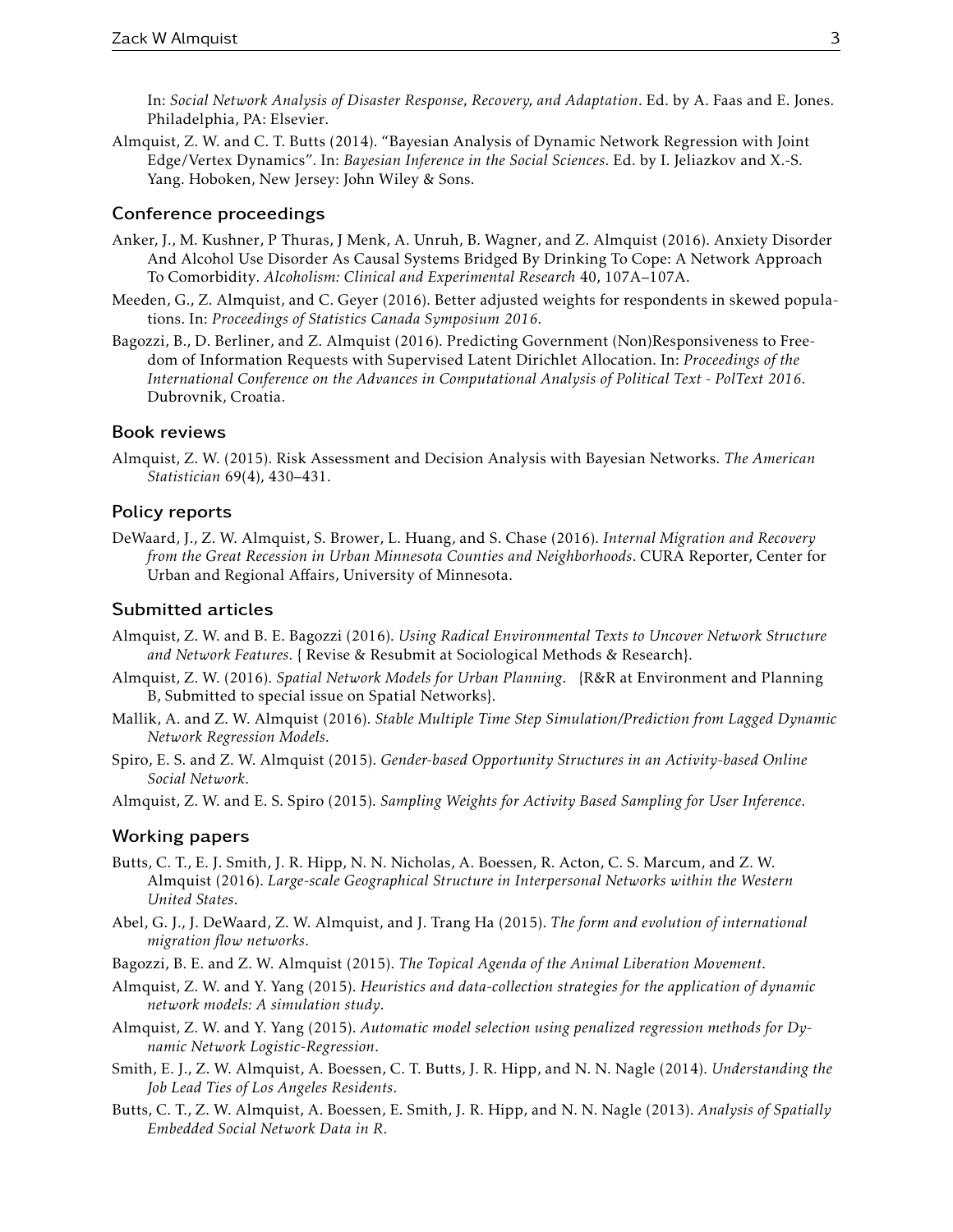- Valluvan, R., Z. W. Almquist, A. Anandkumar, and C. T. Butts (2012). *Predicting Social Networks with Dynamic Vertex Sets via Latent Graphical Models with Covariates*.
- Almquist, Z. W. and C. T. Butts (2014). *Evolving Context: Evidence from Temporal Change in Organizational Collaboration over the Course of the 2005 Katrina Disaster*.

### Grants and fellowships

#### External

| 2014-2017  | Almquist, Z. W. (PI). "Scalable Temporal Network Models with Population Dynamics: Es-                                                                                       |
|------------|-----------------------------------------------------------------------------------------------------------------------------------------------------------------------------|
|            | timation, Simulation, and Prediction." Award #W911NF-14-1-0577, Army Research Office                                                                                        |
|            | (ARO), Young Investigator Program. \$146,079.                                                                                                                               |
| 2017       | Almquist, Z. W. (PI). "Undergraduate Research Apprenticeship Program/High School Re-<br>search Apprenticeship Program." Addendum to Award #W911NF-14-1-0577, ARO. \$18,000. |
| 2013-2014  | Butts, C. T. (PI), and Almquist, Z. W. (Co-PI). "Doctoral Dissertation Research: Dynamic                                                                                    |
|            | Network Models for the Scalable Analysis of Networks with Missing or Sampled Joint                                                                                          |
|            | Edge/Vertex Evolution." Grant #SES-1260798, NSF, Social, Behavior & Economic Sciences                                                                                       |
|            | (SBE), Methodology, Measurement and Statistics (MMS). \$15,140.                                                                                                             |
| 06-08/2008 | National Academy of Sciences (NAS) Fellowship Grant, funded by the NSF, to participate                                                                                      |
|            | in the Young Scientist Summer Program (YSSP) at the International Institute for Applied                                                                                     |
|            | Systems Analysis (IIASA), Laxenburg, Austria. \$8,000.                                                                                                                      |
|            |                                                                                                                                                                             |
| Internal   |                                                                                                                                                                             |
| 2016       | Single Semester Leave (Fall), College of Liberal Arts, University of Minnesota.                                                                                             |
| 2016-2017  | Almquist, Z. W. "Demographic Opportunity Structures in Activity-Based Online Social Net-                                                                                    |
|            | works." Grant-in-Aid of Research, Artistry, and Scholarship, Office of the Vice President for                                                                               |
|            | Research, University of Minnesota. \$40,708.28.                                                                                                                             |
| 2014-2015  | DeWaard, J. and Almquist, Z. W. "Internal Migration and Recovery from the Great Reces-                                                                                      |
|            | sion in Urban Minnesota Counties and Neighborhoods." CURA Faculty Interactive Research                                                                                      |
|            | Program, University of Minnesota. \$45,000.                                                                                                                                 |
| 07/2014    | Almquist, Z. W. and Meeden, G. "A Bayesian Approach to Finite Population Sampling for the                                                                                   |
|            | Social Sciences: Applications to Sample Weighting and Small Area Estimation." Minnesota                                                                                     |
|            | Population Center Proposal Development Grant, University of Minnesota. \$8,000.                                                                                             |
| 2008-2009  | Social Science Merit Fellowship, University of California, Irvine.                                                                                                          |
| 2005-2006  | University Fellowship, Northwestern University.                                                                                                                             |

#### Seminars and invited presentations

- Almquist, Z. W. (2017). *Stable Multiple Time Step Prediction from Dynamic Network Regression Models*. Invited Talk. NetSci2017 Workshop: When Complex Networks Meet Complex Data: Higher-Order Models in Network Science, Indianapolis, Indiana.
- Almquist, Z. W. (2017). *The Social and Demographic Dimensions of an Online Fitness Community*. BIOST/STAT 111 – Lectures in Applied Statistics, University of Washington.
- Almquist, Z. W. (2016). *Uncovering Network and Spatial Structures from Radical Environmentalist Texts*. Department of Statistical and Actuarial Sciences, Western University, London, Ontario.
- Almquist, Z. W. (2016). *Information Diffusion over Textually Derived Collaboration Networks of Radical Environmental Organizations*. Invited Talk. Opinion Dynamics Workshop, University of Texas, Austin, Texas.
- Almquist, Z. W. (2016). *Uncovering Network and Spatial Structures from Radical Environmentalist Texts*. Datalab, iSchool, University of Washington.
- Almquist, Z. W. (2016). *Activity-based Networks and Text-based Networks*. Lightning Talk. Big Social Data Day, eScience, University of Washington.
- Almquist, Z. W. (2016). *Using Radical Environmentalist Texts to Uncover Network Structure and Network Features*. Department of Statistics Seminar Series, University of Washington.
- Almquist, Z. W. (2016). *Assortative Mixing in Activity-based Online Social Networks*. Center for Statistics and the Social Sciences Seminar Series, University of Washington.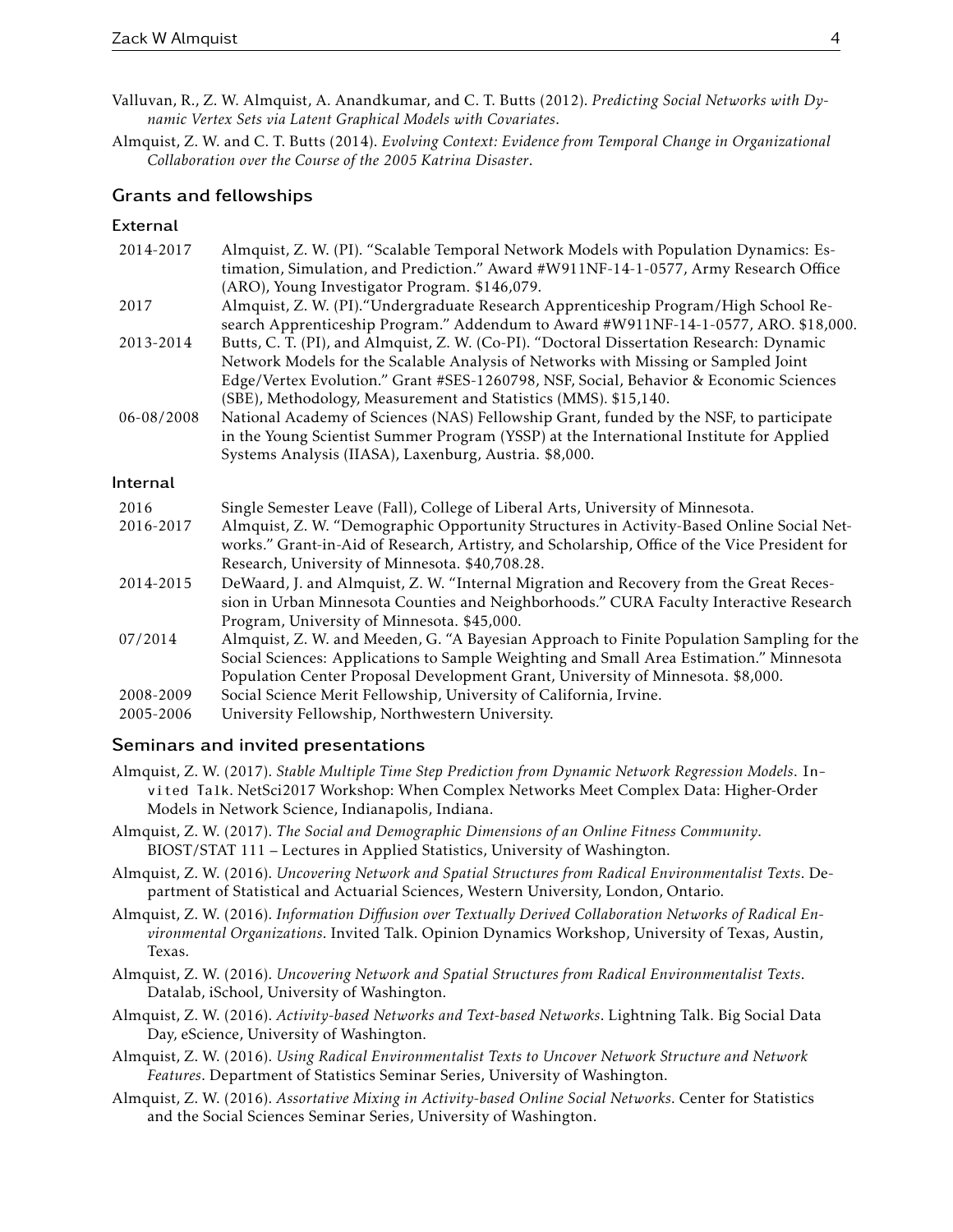- Almquist, Z. W. (2016). *A Brief Introduction to Social Network Analysis: Descriptives to Statistical Inference*. Inequality & Methods Workshop, Minnesota Population Center, University of Minnesota, Twin Cities.
- Almquist, Z. W. (2015). *Geographically Embedded Large-scale Interpersonal Networks: Theory and Methods*. Department of Political Science: 2015 Political Methodology Colloquium, University of Minnesota, Twin Cities.
- Almquist, Z. W. (2014). *Methods for Missing Data in Dynamic Network Regression Models*. Invited Talk. The 2014 International Indian Statistical Association Conference On Research Innovations in Statistics for Health, Education, Technology, and Society, Riverside, CA.
- Almquist, Z. W. (2013). *US Census Spatial and Demographic Data in R with Applications to Spatially Embedded Social Networks*. Inequality & Methods Workshop, Minnesota Population Center, University of Minnesota, Twin Cities.
- Almquist, Z. W. (2013). *US Census Spatial and Demographic Data in R with Applications to Spatially Embedded Social Networks*. Center for Studies in Demography and Ecology Seminar Series, University of Washington, Seattle.
- Almquist, Z. W. (2013). *Population Dynamics and Network Dynamics: A Holistic Approach*. Department of Sociology and School of Statistics, University of Minnesota, Twin Cities.
- Almquist, Z. W. (2013). *Population Dynamics and Network Dynamics: A Holistic Approach*. NULab for Texts, Maps, and Networks, Northeastern University, Boston, MA.
- Almquist, Z. W. (2013). *Population Dynamics and Network Dynamics: A Holistic Approach*. Department of Sociology, Stony Brook University, Long Island, NY.
- Almquist, Z. W. (2013). *Population Dynamics and Network Dynamics: A Holistic Approach*. Department of Sociology, University of South Carolina, Columbia.
- Almquist, Z. W. (2012). *Modeling Household Locations from Census Data: Some Simple Techniques, with Application to Social Networks*. Population, Society and Inequality Seminar Series, University of California, Irvine.
- Almquist, Z. W. (2012). *Population Dynamics and Network Dynamics: A Holistic Approach*. Department of Sociology, University of Nebraska - Lincoln.
- Almquist, Z. W. (2010). *US Census Spatial and Demographic Data in R*. Population, Society and Inequality Seminar Series, University of California, Irvine.

## Conference presentations

- Arya, S., E. S. Spiro, and Z. W. Almquist (2016). *Geo-social rankings derived from activity-based apps*. Socinfo2016 Workshop on Online And Activity-based Social Networks: Sampling, Measuring And Modeling The Effects Of Technology On Health-related Behaviors, Seattle, WA.
- Nilakanta, H. and Z. W. Almquist (2016). *Network sampling techniques and software for online social networks*. Socinfo2016 Workshop on Online And Activity-based Social Networks: Sampling, Measuring And Modeling The Effects Of Technology On Health-related Behaviors, Seattle, WA.
- Abel, G. J., J. DeWaard, Z. W. Almquist, and J. Trang Ha (2016). *The form and evolution of international migration flow networks*. British Population Studies Society Conference 2016, Winchester UK.
- Almquist, Z. W. and B. E. Bagozzi (2016). *Using Radical Environmentalist Texts to Uncover Network Structure and Network Features*. The 111th Annual Meeting of the American Sociological Association: Regular Session in Methods for Social Network Analysis, Seattle, WA.
- Spiro, E. S. and Z. W. Almquist (2016). *Gender-based Opportunity Structures in an Activity-based Online Social Network*. The 111th Annual Meeting of the American Sociological Association: Paper Session in Rationality and Social Structure, Seattle, WA.
- Butts, C. T., E. J. Smith, J. R. Hipp, N. N. Nicholas, A. Boessen, R. Acton, C. S. Marcum, and Z. W. Almquist (2016). *Large-scale Geographical Structure in Interpersonal Networks within the Western United States*. The 111th Annual Meeting of the American Sociological Association: Regular Session in Mathematical Sociology, Seattle, WA.
- Almquist, Z. W. and E. S. Spiro (2016). *The Structure of Activity-based Online Personal Networks*. The Joint Statistical Meetings (JSM) 2016, Chicago, IL.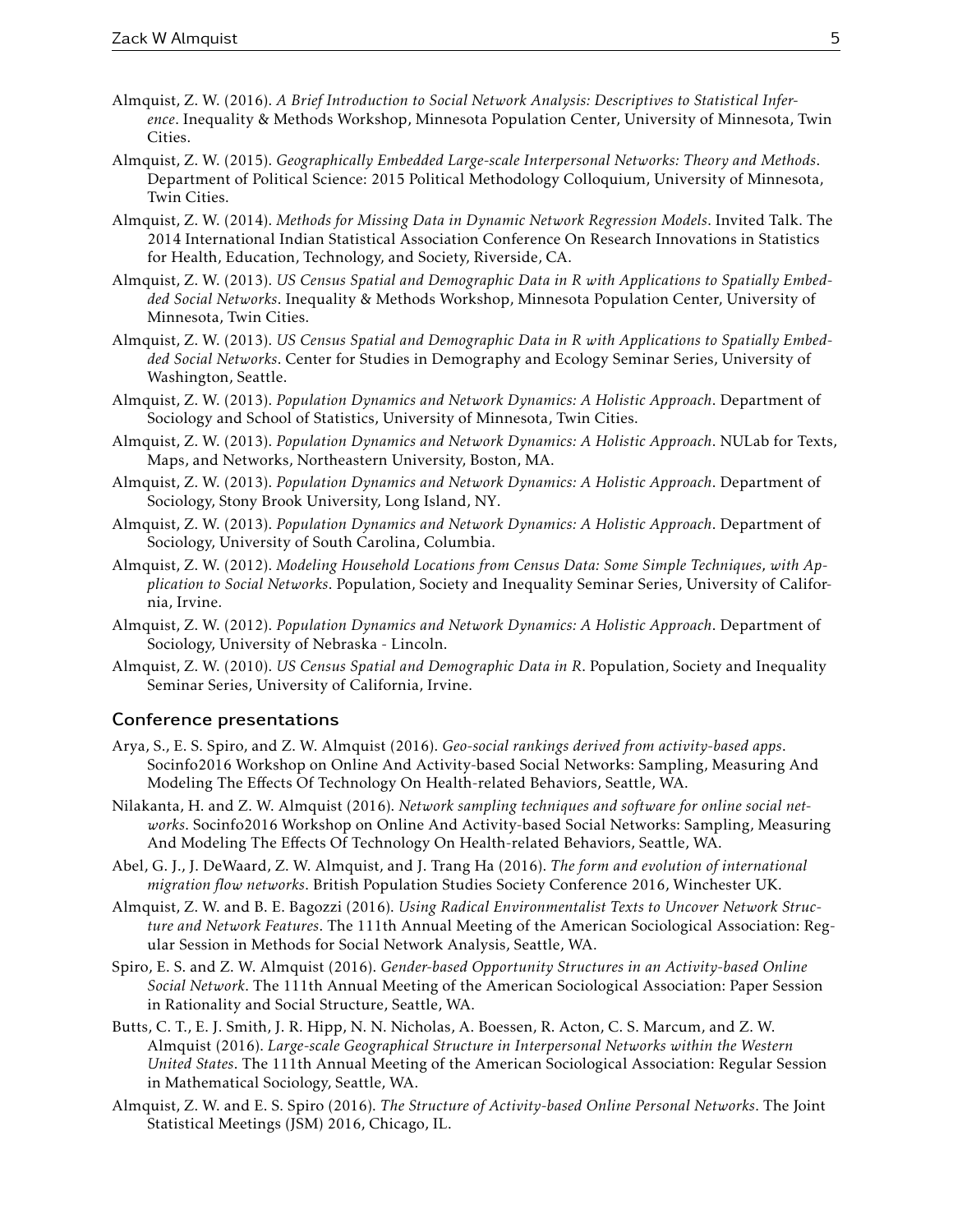- Bagozzi, B., D. Berliner, and Z. Almquist (2016). *Predicting Government (Non)Responsiveness to Freedom of Information Requests with Supervised Latent Dirichlet Allocation*. International Conference on the Advances in Computational Analysis of Political Text - PolText 2016, Dubrovnik, Croatia.
- Anker, J. J., M. G. Kushner, P. Thuras, J. Menk, A. S. Unruh, B. L. Wagner, and Z. W. Almquist (2016). *Anxiety disorder and alcohol use disorder as causal systems bridged by drinking to cope: A network approach to comorbidity*. Poster presented at the 39th Annual Research Society on Alcoholism (RSA) Scientific Meeting.
- Bagozzi, B. and Z. W. Almquist (2016). *The Spatial Properties of Radical Environmental Organizations in the UK*. The 36th Sunbelt Network Conference (INSNA), Newport, CA.
- Almquist, Z. W. and E. S. Spiro (2016). *Personal Network Structures in Activity-based Online Social Networks*. The 36th Sunbelt Network Conference (INSNA), Newport, CA.
- Spiro, E. and Z. W. Almquist (2016). *Mechanisms of Tie Formation in Activity-based Online Social Networks*. The 36th Sunbelt Network Conference (INSNA), Newport, CA.
- Abel, G. J., J. DeWaard, Z. W. Almquist, and J. Trang Ha (2016). *The form and evolution of international migration flow networks*. The 2016 Annual Meeting of the Population Association of America, Washington DC.
- Almquist, Z. W. and Y. Yang (2015). *Heuristics and data-collection strategies for the application of dynamic network models: A simulation study*. The 110th Annual Meeting of the American Sociological Association: Paper Session in Mathematical Sociology, Chicago, IL.
- Gibson, B., Z. W. Almquist, and C. T. Butts (2015). *Scalable Estimation of Temporal ERGMs with DNR Structure from Egocentrically Sampled Data*. The 110th Annual Meeting of the American Sociological Association: Paper Session in Innovative Methodological Applications to Data Analysis, Chicago, IL.
- Spiro, E. and Z. W. Almquist (2015). *Social Interaction in Activity-Based Online Communities*. The Joint Statistical Meetings (JSM) 2015, Seattle, WA.
- Almquist, Z. W. and Y. Yang (2015). *Data-Collection Strategies for the Application of Conditional Dynamic Network Models*. The Joint Statistical Meetings (JSM) 2015, Seattle, WA.
- Almquist, Z. W. and Y. Yang (2015). *Predictive Assessment of Common Estimation Strategies for Dynamic Network Regression Models*. 17th Meeting of New Researchers in Statistics and Probability, Seattle, WA.
- Almquist, Z. W. and Y. Yang (2015). *Heuristics and data-collection strategies for dynamic network sampling*. The 35th Sunbelt Network Conference (INSNA), Brighton, UK.
- Spiro, E. and Z. W. Almquist (2015). *Demographic Opportunity Structures in Activity-Based Online Social Networks*. The 35th Sunbelt Network Conference (INSNA), Brighton, UK.
- Bagozzi, B. and Z. W. Almquist (2015). *Using Extremist Texts to Uncover Network Structure and Network Features*. The 35th Sunbelt Network Conference (INSNA), Brighton, UK.
- Almquist, Z. W. and Y. Yang (2015). *Suggested data-collection strategies for the application of dynamic network regression models: A simulation and empirical study*. Poster presentation at The International Conference on Computational Social Science, Helsinki, Finland.
- Almquist, Z. W., J. DeWaard, S. Brower, K. Huang, and S. Chase (2015). *A Method for Estimating Neighborhood-to-Neighborhood Migration Flows from County-to-County Flow Data*. The 2015 Annual Meeting of the Population Association of America, San Diego, CA.
- Almquist, Z. W. and C. T. Butts (2014). *Dynamic Network Logistic-Regression with Missing Data: Theory and Methods*. The Joint Statistical Meetings (JSM) 2014, Boston, MA.
- Almquist, Z. W. and C. T. Butts (2014). *Dynamic Network Analysis with Missing Data: Theory and Methods*. The 109th Annual Meeting of the American Sociological Association: Paper Session in Quantitative Methodology, San Francisco, CA.
- Smith, E. J., C. M. Marcum, A. Boessen, Z. W. Almquist, J. R. Hipp, N. N. Nagle, and C. T. Butts (2014). *The Relationship of Age to Network Size, Multiplexity, and Proximity to Alters in the Western U.S.* The 109th Annual Meeting of the American Sociological Association: Round Table in the Section on Aging and the Life Course, San Francisco, CA.
- Almquist, Z. W. and C. T. Butts (2014). *Bayesian Analysis of Dynamic Network Regression with Joint Edge/Vertex Dynamics*. The 34th Sunbelt Network Conference (INSNA), St. Pete Beach, FL.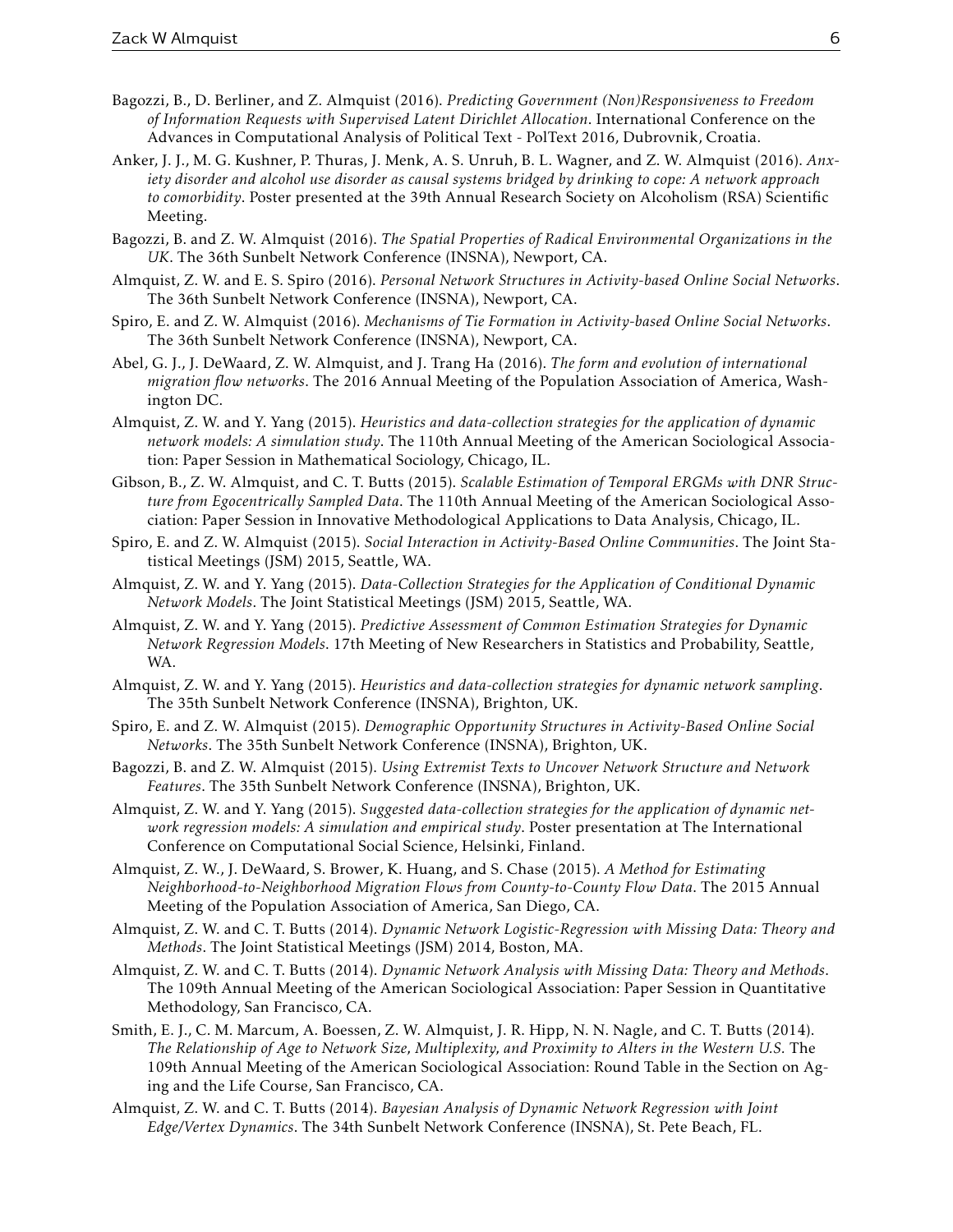- Smith, E. J., C. M. Marcum, A. Boessen, Z. W. Almquist, J. R. Hipp, N. N. Nagle, and C. T. Butts (2014). *The Relationship of Age to Personal Network Size, Relational Multiplexity, and Proximity to Alters in the Western United States*. The 34th Sunbelt Network Conference (INSNA), St. Pete Beach, FL.
- Gibson, B., Y. Yu, Z. W. Almquist, and C. T. Butts (2014). *Scalable Estimation of Temporal ERGMs with DNR Structure from Egocentrically Sampled Data*. Poster presentation at The 34th Sunbelt Network Conference (INSNA), St. Pete Beach, FL.
- Almquist, Z. W. and C. T. Butts (2013). *Dynamic Network Logistic-Regression: A Dynamic Logistic Choice Analysis of DNC and RNC Blog Citation Networks in the 2004 US Presidential Election*. The 108th Annual Meeting of the American Sociological Association: Paper Session in Mathematical Sociology, New York, NY.
- Almquist, Z. W., E. S. Spiro, and C. T. Butts (2013). *Missing Data Methods for Dynamic Network logistic-Regression*. The 33nd Sunbelt Network Conference (INSNA), Hamburg, Germany.
- Smith, E., Z. W. Almquist, A. Boessen, C. T. Butts, J. R. Hipp, and N. Nagle (2013). *Social Cohesion across Demographics and Space*. The 33nd Sunbelt Network Conference (INSNA), Hamburg, Germany.
- Valluvan, R., Z. W. Almquist, A. Anandkumar, and C. T. Butts (2012). *Modeling Dynamic Social Networks with Vertex Evolution via Latent Graphical Models*. Poster presentation at The 2012 NIPS Workshop on Social Network and Social Media Analysis, Methods, Models, and Applications, Lake Tahoe, NV.
- Boessen, A., J. R. Hipp, C. T. Butts, N. Nagle, Z. W. Almquist, C. Marcum, and R. Acton (2012). *Neighborhoods and Space: Situating Residents' Networks*. The American Society of Criminology Annual Meeting, Chicago, IL.
- Almquist, Z. W. and C. T. Butts (2012). *Logistic Network Regression for Scalable Analysis of Networks with Joint Edge/Vertex Dynamics*. The 107th Annual Meeting of the American Sociological Association: Regular Paper Session in Quantitative Methodology, Denver, CO.
- Almquist, Z. W., E. S. Spiro, and C. T. Butts (2012). *Dynamic Network Logistic Regression with Missing Data, with an Application to a Dynamic US Governmental Emergency Management-related Friend/Follower Network on Twitter*. The Fifth Joint Japan-North America Mathematical Sociology Conference, Denver, CO.
- Almquist, Z. W. and C. T. Butts (2012). *Point Process Models for Household Distributions within Small Areal Units*. Poster presentation at The 2012 Annual Meeting of the Population Association of America, San Francisco, CA.
- Almquist, Z. W. and C. T. Butts (2012). *Evolving Context: Evidence from Temporal Change in Organizational Collaboration over the Course of the 2005 Katrina Disaster*. The 2012 Pacific Sociological Association Meeting, San Diego, CA.
- Almquist, Z. W. and C. T. Butts (2012). *Network Diffusion and the Effects of Geographic Heterogeneity within Human Populations.* The 32nd Sunbelt Network Conference (INSNA), Redondo Beach, CA.
- Hipp, J. R., C. T. Butts, R. M. Acton, N. Nagles, A. Boessen, C. S. Marcum, and Z. W. Almquist (2012). *Spatial Networks and the Perception of Neighborhood*. The 32nd Sunbelt Network Conference (INSNA), Redondo Beach, CA.
- Valluvan, R., Z. W. Almquist, C. T. Butts, and A. Anandkumar (2012). *Vertex Set Prediction of Dynamic Networks Using Semi-parametric Latent Tree Models*. The 32nd Sunbelt Network Conference (INSNA), Redondo Beach, CA.
- Boessen, A., J. R. Hipp, C. T. Butts, R. M. Acton, N. Nagles, C. S. Marcum, and Z. W. Almquist (2012). *If There's a Crime in Your Neighborhood, Who you Gonna Call?* The 32nd Sunbelt Network Conference (INSNA), Redondo Beach, CA.
- Almquist, Z. W. and C. T. Butts (2012). *Methods for Scalable Analysis of Temporal Network Data with Vertex and Edge Dynamics*. Poster presentation at the IMA Conference on Network Links: Connecting Social, Communication, and Biological Network Analysis, University of Minnesota.
- Boessen, A., J. R. Hipp, C. T. Butts, C. S. Marcum, and Z. W. Almquist (2011). *If There's a Crime In Your Neighborhood, Who You Gonna Call?* The American Society of Criminology Annual Meeting, Washington DC.
- Hipp, J. R., C. T. Butts, R. M. Acton, N. Nagles, A. Boessen, and Z. W. Almquist (2011). *Homophily, Propinquity, and Their Consequences for the Structure of Neighborhood Networks and Crime: Simulating Networks*. The American Society of Criminology Annual Meeting, Washington DC.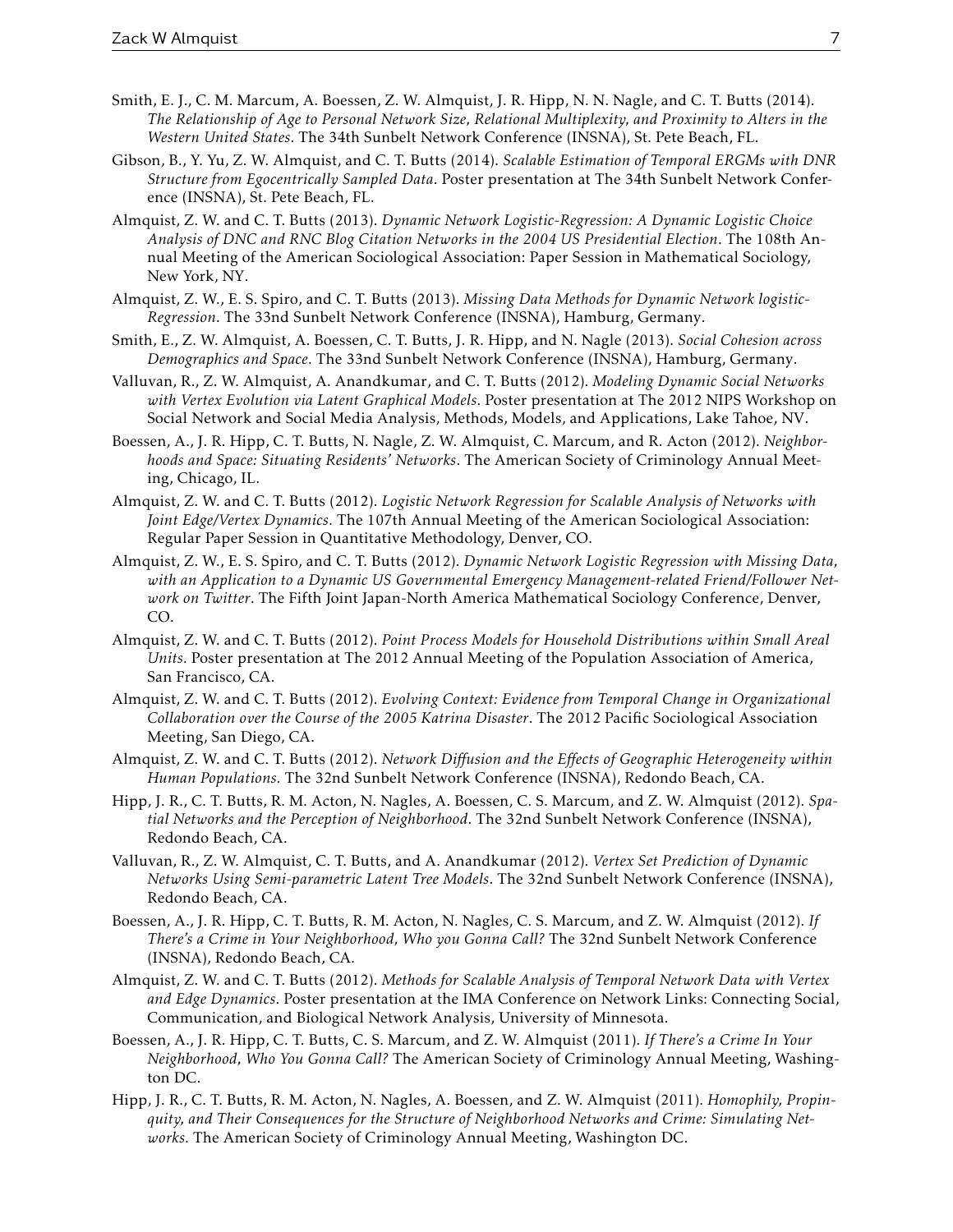- Spiro, E. S., Z. W. Almquist, and C. T. Butts (2011). *Maintaining Ties from Coast to Coast: Selective Mixing Between Universities on Facebook*. The 106th Annual Meeting of the American Sociological Association: Paper Session in Methodology: A Gallery of Applications–Inequality, Status, and Other Social Processes, Las Vegas, NV.
- Butts, C. T. and Z. W. Almquist (2011). *Dynamic Logit Models for Emergent Collaboration Networks*. The Third International ARS Workshop on Social Network Analysis – Collaboration Networks and Knowledge Diffusion: Theory, Data, and Methods, Naples, Italy.
- Butts, C. T. and Z. W. Almquist (2011). *Modeling the Dynamics of Emergent Networks: Collaboration and Mass Convergence in the Hurricane Katrina Disaster*. The 4th Annual Political Networks Conference, University of Michigan.
- Almquist, Z. W. and C. T. Butts (2011). *Contending Parties: A Dynamic Logistic Choice Analysis of DNC and RNC Blog Citation Networks in the 2004 US Presidential Election*. Poster presentation at The 4th Annual Political Networks Conference, University of Michigan.
- Almquist, Z. W. and C. T. Butts (2011). *Logistic Network Regression for Scalable Analysis of Networks with Joint Edge/Vertex Dynamics*. The 9th Annual IMBS Graduate Student Conference, University of California, Irvine.
- Butts, C. T. and Z. W. Almquist (2011). *Allies and Rivals: Modeling Citation Dynamics among Party-Credentialed Blogs in the 2004 US Electoral Cycle*. CSD Conference on Internet, Voting, and Democracy, Laguna Beach, CA.
- Almquist, Z. W. and C. T. Butts (2011). *Spatial Network Models for Predicting Regional Identification*. Poster presentation at the Complex Networks: Dynamics on Networks Workshop (SAMSI), Research Triangle Park, NC.
- Almquist, Z. W. and C. T. Butts (2011). *Contending Parties: A Logistic Choice Analysis of Inter and Intragroup Blog Citation Dynamics in the 2004 US Presidential Election*. The 31st Sunbelt Network Conference (INSNA), St. Pete Beach, FL.
- Almquist, Z. W. and C. T. Butts (2010). *Contending Parties: A Logistic Choice Analysis of Inter and Intragroup Blog Citation Dynamics in the 2004 US Presidential Election*. QMSS 2 Conference on Power, Decision Making and Social Networks, University College Dublin, Ireland.
- Almquist, Z. W. (2010). *Cognitive Models of Group Identification: The Case of Regional Self-Identification*. The 105th Annual Meeting of the American Sociological Association: Paper Session in Math Soc: New Developments in Mathematical Sociology, Atlanta, GA.
- Almquist, Z. W. (2010). *US Census Spatial and Demographic Data in* R. useR!2010, National Institute of Standards and Technology, Gaithersburg, MD.
- Almquist, Z. W. and C. T. Butts (2010). *Predicting Regional Self-Identification from Spatial Network Models*. The 30th Sunbelt Network Conference (INSNA), Riva Del Garda, Italy.
- Almquist, Z. W., R. M. Acton, and C. T. Butts (2009). *Dynamic Modeling of Organizational Coordination over the Course of the Katrina Disaster*. The 29th Sunbelt Network Conference (INSNA), San Diego, CA.
- Almquist, Z. W. (2008). *Multi-State Demographic Projections of Leipzig, Germany*. IIASA YSSP 2008 Late Summer Workshop, Laxenburg, Austria.

## Software and data

- Butts, C. T., J. R. Hipp, N. N. Nagle, A. Boessen, R. M. Acton, C. S. Marcum, Z. W. Almquist, E. J. Smith, and J. Lickfett (2014). *The American Social Fabric Study*. NCASD Lab (<http://www.ncasd.org/>).
- Butts, C. T. and Z. W. Almquist (2013-present). *networkSpatial: Tools for the Generation and Analysis of Spatially-embedded Networks*. NCASD Lab (http://www.ncasd.org/).
- Butts, C. T., A. Leslie-Cook, P. N. Krivitsky, S. Bender-deMoll, Z. Almquist, D. R. Hunter, L. Wang, K. Li, S. M. Goodreau, and M. Morris (2013-present). *networkDynamic: Dynamic Extensions for Network Objects*. CRAN ([http://cran.r- project.org](http://cran.r-project.org)) and statnet (<http://statnet.org>) [2012-present, contributing member to statnet].
- Leslie-Cook, A., Z. W. Almquist, P. N. Krivitsky, S. Bender-deMoll, D. R. Hunter, M. Morris, and C. T. Butts (2012-2013). *networkDynamic: Dynamic Extensions for Network Objects*. CRAN ([http://cran.](http://cran.r-project.org) [r-project.org](http://cran.r-project.org)) and statnet (<http://statnet.org>) [2012-present, contributing member to statnet].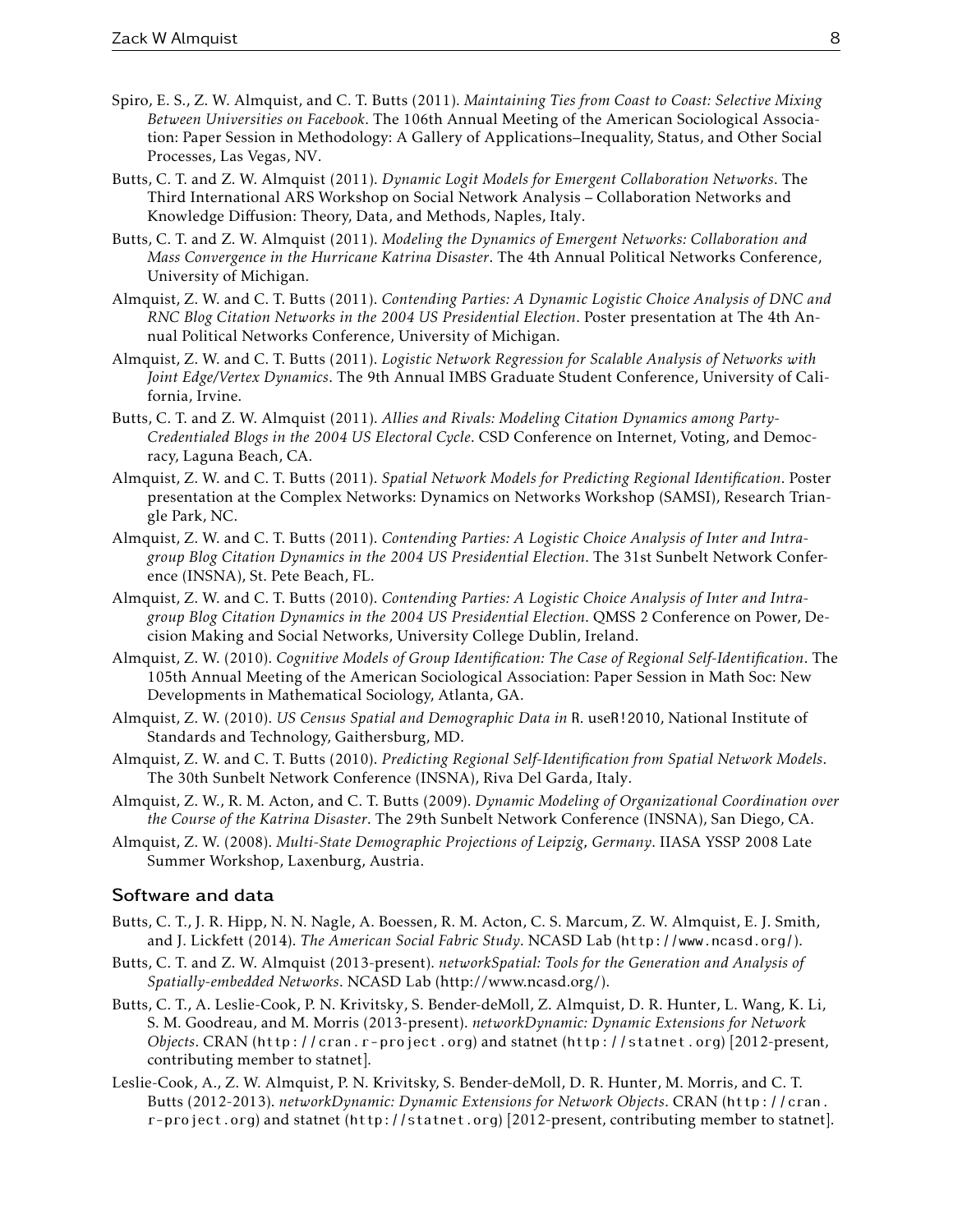Almquist, Z. W. (2009-present). *UScensus*{*1990, 2000, 2010*}*: The US Census Suite of R Packages*. CRAN (<http://cran.r-project.org>) and NCASD Lab (<http://lakshmi.calit2.uci.edu/census2000/>).

## Teaching experience

## **Positions**

|           | 2013-present Assistant Professor, Department of Sociology and School of Statistics, UMN |
|-----------|-----------------------------------------------------------------------------------------|
| 2007-2008 | Teaching Assistant, School of Social Science, UCI                                       |
| 2006-2007 | Teaching Assistant, Department of Statistics, NU                                        |
| 2004-2005 | Undergraduate Teaching Assistant, Department of Mathematics, UO                         |

## Pedagogical Training

|      | 2015-2016 Early Career Teaching Program                 | UMN |
|------|---------------------------------------------------------|-----|
| 2015 | Diversity in the Curriculum: Transforming Your Syllabus | UMN |

## Courses taught

| 2017               |              | <b>Soc</b> | Sociology of Neighborhoods                      | UMN        | (1) |
|--------------------|--------------|------------|-------------------------------------------------|------------|-----|
| 2015               | $\mathsf{G}$ | <b>Soc</b> | Social Network Analysis: Theory and Methods UMN |            | (1) |
| 2014-2015 G        |              | - Soc      | <b>Advanced Social Statistics</b>               | <b>UMN</b> | (2) |
| 2014-2015 U/G Stat |              |            | Sampling Methodology in Finite Populations      | <b>UMN</b> | (2) |
| 2013               |              | Stat       | Data Analysis                                   | <b>UMN</b> | (1) |

# Workshops

- 05/2017 Exponential Random Graph Models, Social Networks and Health Workshop, Duke University, Durham, NC.
- 11/2016 Spatial Analysis and Mapping Workshop, iSchool Data Science Program, University of Washington, Seattle.
- 01/2016 A Brief Introduction to Social Network Analysis: Descriptives to Statistical Inference, Inequality & Methods Workshop, MPC, UMN.

## Courses assisted (TA'd)

| 2008             |   |        | U Soc/Econ Business Decisions | UCI. | (1) |
|------------------|---|--------|-------------------------------|------|-----|
| 2008             | U | Econ   | Probability & Statistics      | UCI. | (1) |
| 2007             | U | SocSci | Probability & Statistics      | UCI. | (1) |
| 2006-2007 U      |   | – Stat | Intro to Statistics           | NU.  | (3) |
| 2004-2005 U Math |   |        | University Mathematics I/II   | UO.  | (4) |

## Mentorship and advisement

| Current Advisees |                    |                   |                   |            |
|------------------|--------------------|-------------------|-------------------|------------|
| Present          | Sakshi Arya        | <b>Statistics</b> | UMN               |            |
| Present          | Haema Nilakanta    | Statistics        | UMN               |            |
| Present          | Yang Yang          | <b>Statistics</b> | UMN               |            |
| PhD              |                    |                   |                   |            |
| current          | Liqi (Kevin) Huang | Adv Committee     | Sociology         | UMN        |
| current          | Ryan Larson        | Adv Committee     | Sociology         | <b>UMN</b> |
| 2016             | Abhishek Nandy     | PhD Committee     | <b>Statistics</b> | <b>UMN</b> |
| 2016             | Dennie Kim         | Ady Committee     | <b>Business</b>   | <b>UMN</b> |
| 2016             | Yang Yang          | Adv Chair         | <b>Statistics</b> | <b>UMN</b> |
| 2015             | Martin Bezener     | PhD Committee     | <b>Statistics</b> | UMN        |
| 2014             | Abhishek Nandy     | Adv Committee     | <b>Statistics</b> | UMN        |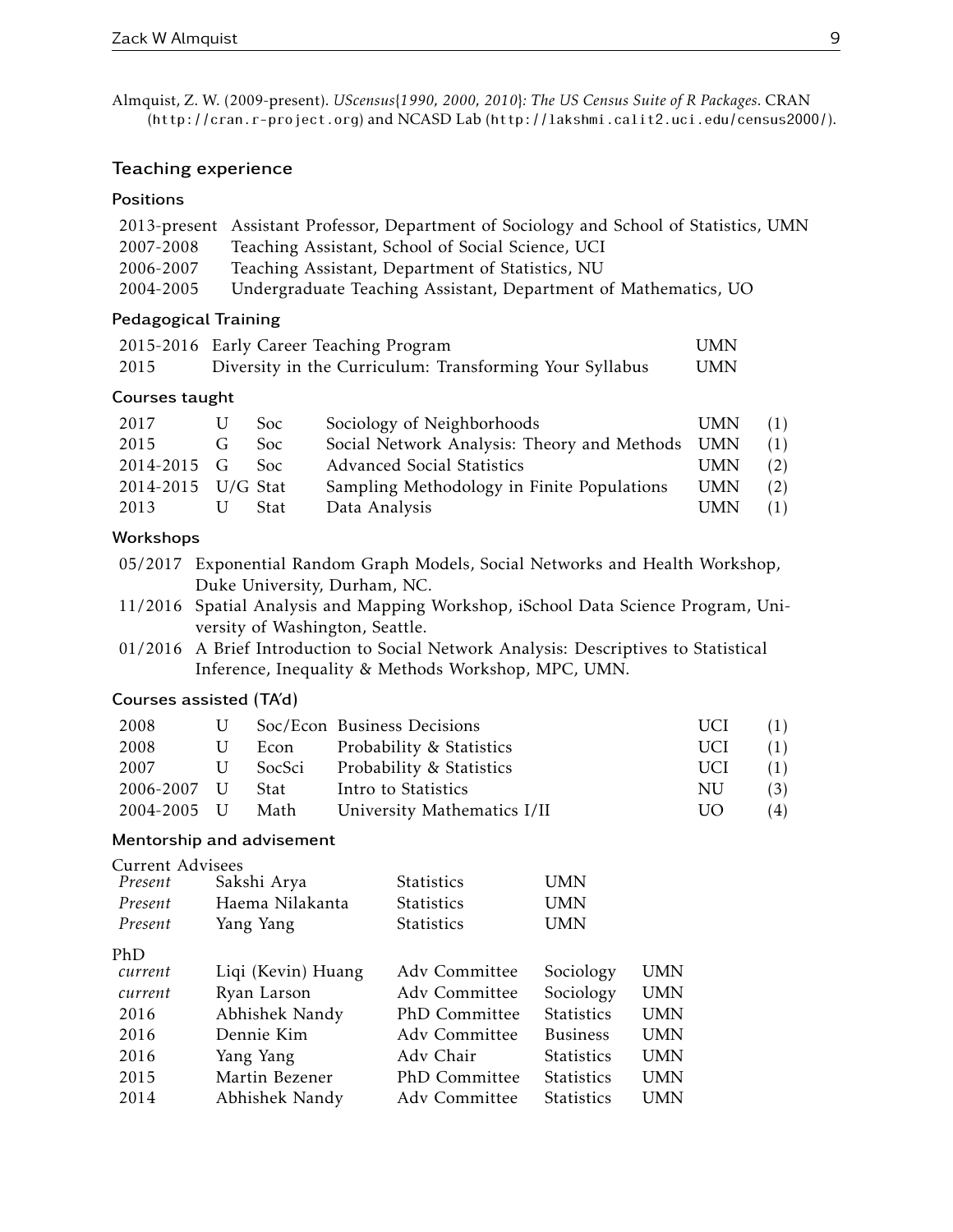| <b>MS</b> |               |           |                   |            |
|-----------|---------------|-----------|-------------------|------------|
| 2016      | Yun You       | Chair     | <b>Statistics</b> | <b>UMN</b> |
| 2016      | Robin Shaw    | Committee | Design            | <b>UMN</b> |
| 2016      | Yang Yang     | Chair     | <b>Statistics</b> | <b>UMN</b> |
| 2016      | Lu Yuan       | Chair     | <b>Statistics</b> | <b>UMN</b> |
| 2016      | Tao Xu        | Chair     | <b>Statistics</b> | <b>UMN</b> |
| 2015      | Amy Jurvis    | Chair     | <b>Statistics</b> | <b>UMN</b> |
| 2015      | Xiaomeng Chen | Committee | <b>Statistics</b> | <b>UMN</b> |
| 2014      | Kim Sungjin   | Chair     | <b>Statistics</b> | <b>UMN</b> |
| 2014      | Wen Fan       | Committee | <b>Statistics</b> | <b>UMN</b> |
| 2014      | Zhongnan Jin  | Committee | <b>Statistics</b> | <b>UMN</b> |
| 2014      | Xiao Zhong    | Committee | <b>Statistics</b> | <b>UMN</b> |

# Research experience

|                | 2013-Present Assistant Professor                                                 | University of Minnesota          |
|----------------|----------------------------------------------------------------------------------|----------------------------------|
|                | Department of Sociology and School of Statistics                                 |                                  |
| 2016-2017      | Visiting Scholar                                                                 | University of Washington         |
|                | eScience Institute and Center for Statistics and the Social Sciences             |                                  |
| 2009-2013      | Graduate Student Researcher                                                      | University of California, Irvine |
|                | PI Carter T Butts, Departments of Sociology, Statistics and EECS                 |                                  |
| $06 - 09/2008$ | Young Scientist Summer Program IIASA, Laxenburg, Austria                         |                                  |
|                | Sponsoring Groups: World Population Program and Health and Global Change Project |                                  |
| 06-09/2007     | Research Analyst/Summer Internship NORC at the University of Chicago             |                                  |
|                | Division of Statistics and Methodology                                           |                                  |

# Media and public engagement

| 03/2016 Quoted: "Metro cities reach out in new Star Tribune, Minneapolis, MN |                                      |
|------------------------------------------------------------------------------|--------------------------------------|
| ways to survey residents"                                                    |                                      |
| 02/2015 Panelist: "Love and Information"                                     | Frank Theatre, Minneapolis, MN       |
| 01/2015 Quoted: "U readies new grad program"                                 | MN Daily, Minneapolis, MN            |
| 04/2014 Interview with Jordana Green                                         | News Radio 830 WCCO, Minneapolis, MN |
|                                                                              |                                      |

# Service to the profession

| 2017      | Presider (Social Network Session)      | <b>ASA</b>                              |
|-----------|----------------------------------------|-----------------------------------------|
| 2017      | Co-Organizer (Social Network Session)  | ASA                                     |
| 2017      | Committee Member, GradPaper Award      | ASA Section on Mathematical Sociology   |
| 2017      | Committee Member/Organizer             | ASA Methodology Mid-year Conference     |
| 2017      | Facilitator, Big Data & Human Services | Metrolab, UWUrban and Seattle City Hall |
| 2016      | Organizer WS on Activity Networks      | SocInfo2016, Seattle, WA                |
| 2016      | Presider Regular Session               | ASA Section on Social Networks          |
| 2016      | Committee Clifford C. Clogg Award      | ASA Section on Methodology              |
| 2015      | Committee Member/Organizer             | ASA Methodology Mid-year Conference     |
| 2015      | Presider Regular Session               | ASA Section on Methodology              |
| 2015      | Organizer Regular Session              | ASA Section on Methodology              |
| 2015      | Session Chair (Statistical Demography) | Population Association of America       |
| 2014-2015 | Organizer (Statistical Demography)     | Population Association of America       |
| 2014-2015 | Program Committee                      | Population Association of America       |
|           |                                        |                                         |